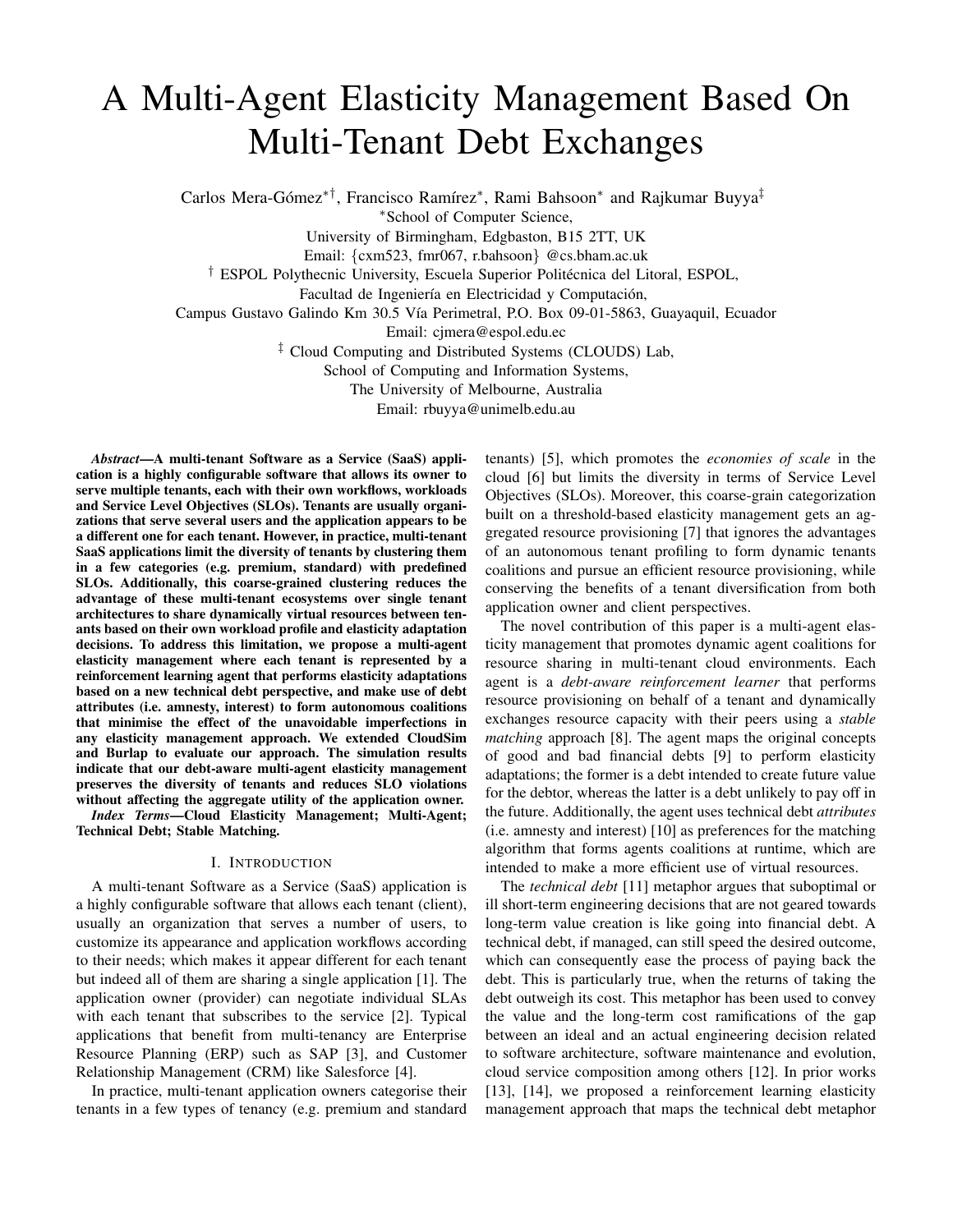into dynamic resource provision problem. The approach values the debt and potential utility in elasticity adaptations over time, by examining the extent to which the actual resource supply lags behind the ideal one. But different from previous efforts, this work leverages the concept of *debt restructuring* [15] in finance to inform elasticity adaptation in terms of a tradeoff between good and bad debts. Moreover, to the best of our knowledge, we are the first to use technical debt attributes and debt restructuring to promote dynamic value-driven coalitions in adaptive environments using stable matching.

The rest of the paper is organized as follows. Section II presents the problem statement of this work, while Section III provides a detailed overview of our reinforcement learning agents and explains their coalition mechanism. We report the evaluation of our approach in Section IV, followed by a discussion of related works in Section V. Finally, section VI concludes our work and offers directions for future research.

# II. PROBLEM STATEMENT

Elasticity is the key characteristic of cloud computing that enables a system to autonomously acquire and release resources on demand [16]. Ideally, the resource demand and supply should perfectly match at any point in time. But, in practice, any elasticity management approach (e.g. thresholdbased, reinforcement learning, queue theory) produces overand under-provisioning states that affect the utility of the cloud customer [17], [18]. We posit that a multi-tenant SaaS application should exploit its tenants' diversity, in terms of workload patterns and SLOs, to minimise the impact of the unavoidable gaps between resource demand and supply in resource provisioning.

However, multi-tenant SaaS applications limit their diversity when they force their tenants to fit in one of the few predefined categories (e.g. standard, premium) [5], [7]; which subsequently, reduces the flexibility to define SLOs in a cloud deployed application [2]. Furthermore, they miss the advantage over single-tenant applications to dynamically learn the behaviour of their multiple tenants and use this diversity to minimize the impact of imperfect elasticity management decisions that incur technical debt over time [13].

We propose a multi-agent approach to perform elasticity adaptations in a multi-tenant SaaS application. Each agent is a debt-aware reinforcement learner, acting on behalf of a tenant, that trades off good debts against bad debts in elasticity adaptation decisions. These agents may strategically collaborate among each other during adaptation periods using a debt-based negotiation to complement and rectify their mismatch between resource supply and demand in the seek of a local (i.e. tenant) and global (i.e. owner) utility.

# III. PROPOSED APPROACH

#### *A. Good and Bad Elasticity Debts*

Technical debt is a metaphor used to rise the visibility of a trade-off between conflicting objectives (e.g. deployment costs and service level delivery) and to support a value-oriented perspective when the value of an actual decision making is compared with the valuation of the ideal one [10]. The metaphor supports a value-oriented perspective of suboptimal engineering decisions that may unfold a future benefit if potential changes materialise; the metaphor can also reflect on the decisions that initially appeared to be ideal but ceased to create value over time, and analysed in retrospective they ended up as suboptimal as a consequence of the context evolution over time [11]. In general, the metaphor can be used to convey the gap between two engineering decisions: one that produces immediate benefits and another whose gains depends on a more far-sighted perspective.

We view an elasticity adaptation decision as a runtime engineering decision that carries debt. An *elasticity debt* [14], [13] is determined by the valuation of the gap produced between an optimal and an actual adaptation action (e.g. launch, stop, or maintain a virtual resource); gaps that can be seen as over- or under-provisioning states over time. The support of the metaphor for runtime decision-making is built on the analogy that both debts, the financial and the technical, trade off short-term benefits against long-term ones. Our metaphor acknowledges that elasticity adaptations involve risks due to the uncertainty, need to trade off exploration against exploitation of well-known scenarios, and can accumulate interest over time (the cost of the borrowed money / the extra effort required to manage a suboptimal engineering decision).

In finance, a debt can be either good or bad [9]. A good debt is an investment where a borrowed money is intended to generate future value or unfold future opportunities (e.g. a student loan, a mortgage). On the contrary, a bad debt is an operation where a borrowed money provides no real prospect to pay for itself in the future or quickly loses its value (e.g. a luxury holiday loan, a credit card cash advance). We argue that these concepts can be mapped into the elasticity debt metaphor to perform a more accurate resource allocation, preserve SLO diversity of tenants, and minimise the impact of over- and under-provisioning states on multi-tenant SaaS application utility.

We model a multi-tenant SaaS application as a multi-agent environment, where each agent performs elasticity adaptation actions, on behalf of a tenant, with the corresponding mismatches between resource supply and demand. These agents negotiate dynamic coalitions with others over time, intended to minimise risks of an inappropriate elasticity adaptation decision. In this context, we devise agents that incorporate the ability to negotiate and exchange debts among tenants within the coalition. As Table I summarises, we view an overprovisioning state as a good debt that embeds real options; if these options are exercised can unlock benefits and enhance the utility of the collaborative elastic ecosystem. These benefits can be materialized in scenarios, where the underutilized resources can serve other tenants boosting compliance for SLOs and improve the provision for the coalition. In contrary, we view an under-provisioning state as a bad debt that is attributed to the ill or suboptimal allocation decision of an agent that deemed inflexible in handling additional load leading to SLO violations. The debt exchange operates on the assumption that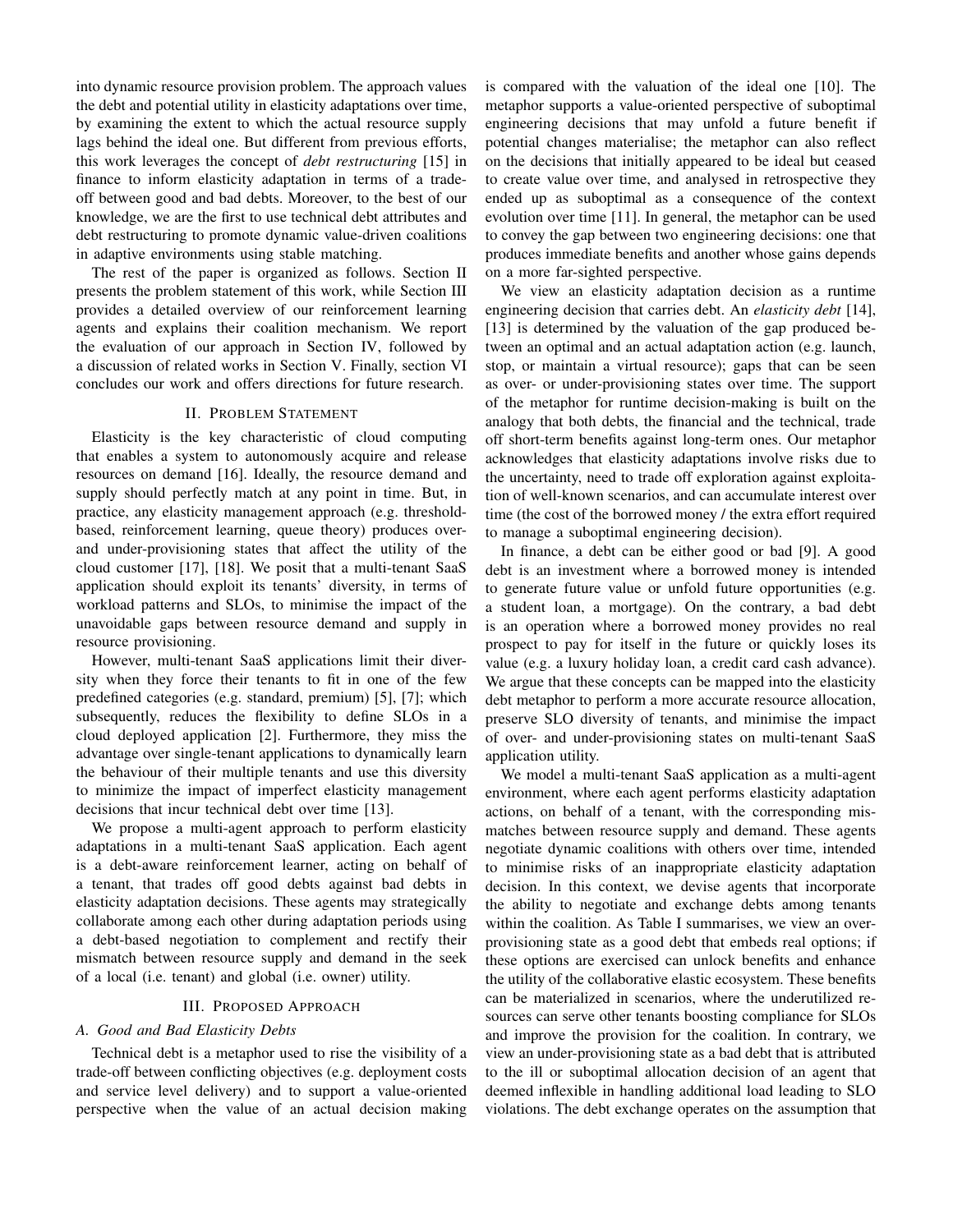TABLE I GOOD AND BAD DEBT IN A MULTI-AGENT CONTEXT

| Type            | <b>Meaning</b>                                                                                                                                                                                                                                                                    |
|-----------------|-----------------------------------------------------------------------------------------------------------------------------------------------------------------------------------------------------------------------------------------------------------------------------------|
| Good debt       | An agent that is part of a coalition and enters an<br>over-provisioning state may create a future benefit,<br>from a global perspective, if shares this capacity<br>acquired in excess with under-provisioned agents<br>within the coalition.                                     |
| <b>Bad</b> debt | An agent that is within a coalition and enters<br>an under-provisioning state will need to minimise<br>the consequences of its current adaptation deci-<br>sion by borrowing available capacity from over-<br>provisioned agents in the coalition and achieve a<br>local benefit. |

if the agents form coalitions, the inherent and unavoidable debts (whether good or bad) can be managed in a dynamic and adaptive way. Additionally, the debt exchange can reduce the negative impact of elasticity adaptations that supply an inaccurate resource provisioning, either an excess or a lack of resources in different agents. The exchange trades off local benefits (tenant) against global gains (application owner). Equation 1 calculates the elasticity debt that an agent incurs for the duration of an adaptation action:

$$
ElasticityDebt \leftarrow -w_i \cdot GoodDebt - w_j \cdot BadDebt, \quad (1)
$$

where  $GoodDebt$  is determined by the costs incurred in unused virtual resources during the adaptation period; BadDebt is the result of the penalties incurred as a consequence of SLO violations;  $w_i, w_j \in [0,1]$ ,  $w_i + w_j = 1$ , and represent the preferences in the weighted sum. The weights can be adjusted to reflect on the relative importance of the debts (and the extent to which leaning towards the good or the bad). Furthermore, learning can be employed to continuously adjust the weights based on the debt performance prospect.

## *B. Learning Elasticity Debts*

Reinforcement learning [19] is a framework that seeks an optimal decision-making in the long-term; where an *agent* interacts repeatedly with an *environment* using a predefined set of *actions* and learns, from scratch, the *reward* each of these actions produces based on the changes caused over the *state* of the environment. In the context of elasticity management [20], the environment is the cloud elasticity; the agent is the elasticity management decision-maker; the set of available adaptation actions is composed of launch, stop and maintain a Virtual Machine (VM). Additionally, based on our previous work [13], the reward is determined by the incurred elasticity debt but according to the interpretation given in Equation 1; and the variables that determine the state of the environment are: (i) the proportion of VMs with queued requests (i.e. High, Medium, Low), (ii) the proportion of VMs close to a next billing cycle but without queued requests (i.e. High, Medium, Low), and (iii) the last adaptation action taken.

Our solution implements the *Q-learning* algorithm, which is a model-free reinforcement learning approach [21] that learns an optimal decision-making by repeatedly updating the utility of an action  $\alpha$  given a state  $s$  according to the following update rule:

$$
Q(s,a) \leftarrow (1-\alpha) \cdot Q(s,a) + \alpha \cdot [r + \gamma \cdot \max_{a_{t+1}} Q(s_{t+1}, a_{t+1})], (2)
$$

where  $\alpha$  is known as the learning rate (a value that generally starts at 1 and decreases with time);  $r$  represents the reward of the action;  $\gamma$  is the discount factor (a value between 0 and 1 that adjusts a learner from myopic to far-sighted respectively);  $s_{t+1}$  is the resulting state; and  $a_{t+1}$  is the best possible action to take thereafter.

In our case, an agent focuses on taking decisions that minimise the elasticity debt produced by its adaptation actions; and subsequently profile the resource provisioning for the tenant based on penalties related to SLOs violations, incoming workload and operating costs related to running VMs. The debt incurred during an adaptation action taken at time  $t_i$  is calculated when the next adaptation is made at time  $t_j$ , where  $t_j > t_i.$ 

## *C. Multi-Agent Coalitions based on Debt Attributes*

In financial terms, the original amount of borrowed money constitutes the *principal*, and the *interest* is an additional fee charged for the use of the principal, that needs to be paid back before the *date of repayment* [22]. Sometimes, all or part of accrued debts are waived or forgiven; situation known as *amnesty*. Both concepts, amnesty and interest are also considered as technical debt attributes [10]. We argue that, in cloud elasticity management, the elasticity debt amnesty refers to the situation in which the negative consequences of an imperfect elasticity management decision are mitigated due to the agent participation in a coalition (e.g. sharing the excess or reducing the lack of resources). The latter, the elasticity debt interest, refers to the additional elasticity management decisions that need to be taken as a consequence of the agent involvement in the coalition (e.g. a need of previously shared resources).

We posit that in a debt-aware multi-agent based elasticity management, agents may form coalitions to negotiate and exchange debts using debt attributes. The coalition may share resources between their members to diminish their over- and under-provisioning states.

In case of a good technical debt, we interpret two attributes: (i) amnesty and (ii) interest. The former appears when an agent, in an over-provisioning state, shares some of its available resources with another member of the coalition and afterwards, during the sharing, the lender finds no need to use these shared resources; this amnesty is measured in terms of the costs of the lent resources and considered as positive because it offers available capacity to share. The latter, the interest, materialises when an agent shares available resources with the coalition but later, throughout the sharing, these resources are needed by the agent; this situation leads to a bad debt and its quantification would depend on whether available resources were found or not in the coalition.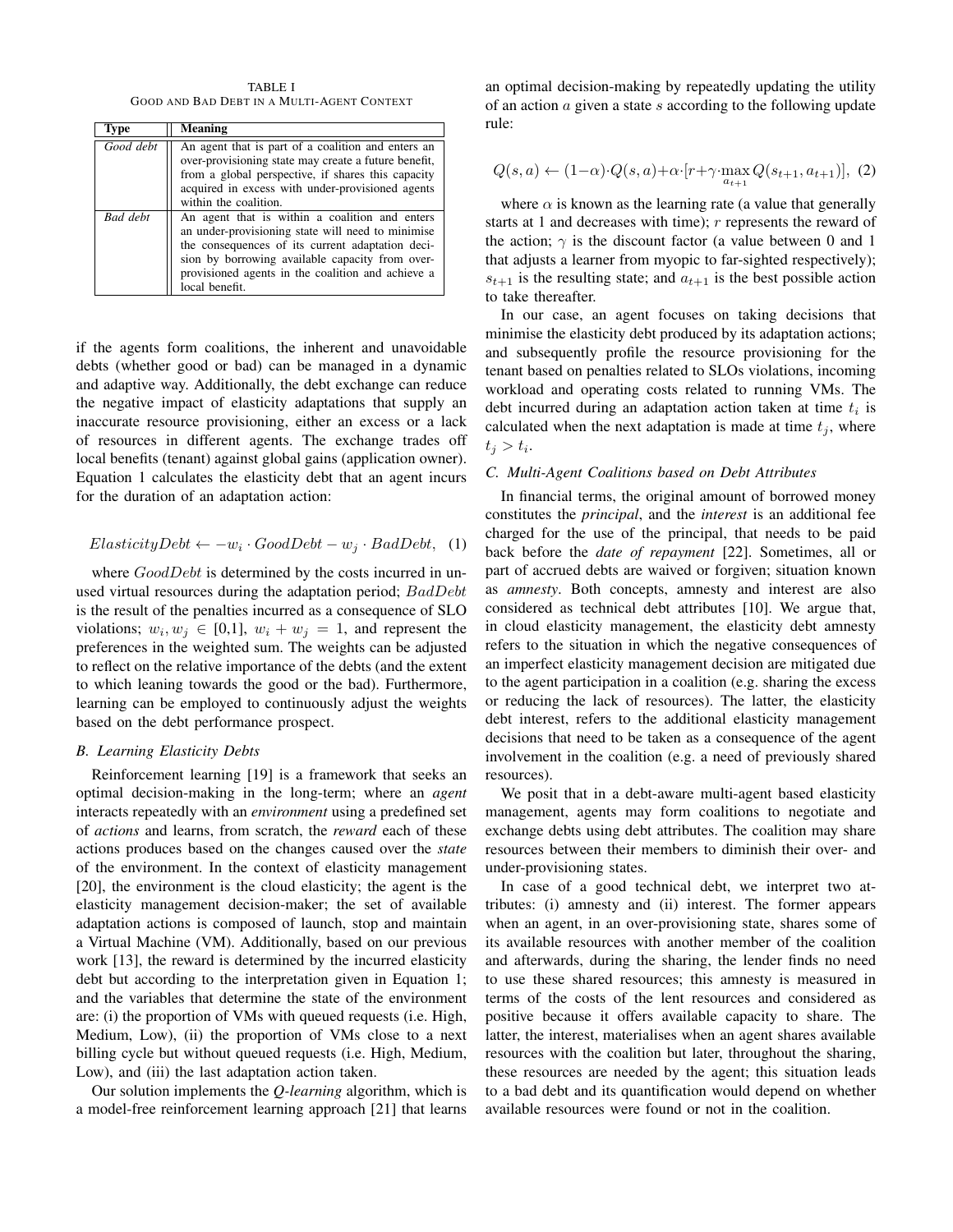TABLE II DEBT ATTRIBUTES MEANING IN A GOOD DEBT

| <b>Attribute</b> | <b>Meaning</b>                                                                                                                                                          |
|------------------|-------------------------------------------------------------------------------------------------------------------------------------------------------------------------|
| Amnesty          | An agent lends available resources to the coalition<br>and afterwards, within the sharing period, the agent<br>has no need to use those resources.                      |
| <i>Interest</i>  | An agent lends available resources to the coalition<br>and afterwards, within the sharing period, the agent<br>needs those lent resources; which leads to a bad<br>deht |

TABLE III DEBT ATTRIBUTES MEANING IN A BAD DEBT

| <b>Attribute</b> | <b>Meaning</b>                                                                                                                                             |
|------------------|------------------------------------------------------------------------------------------------------------------------------------------------------------|
| Amnesty          | An agent experiences a shortage of resources,<br>within the coalition period, then afterwards finds<br>and borrows available resources from the coalition. |
| <i>Interest</i>  | An agent needs extra resources, within the coali-<br>tion period, but the agent fails to find available<br>resources to borrow and incurs SLO violations.  |

As far as bad technical debt is concerned, we also consider the same attributes. The amnesty appears when an underprovisioned agent requests resources by borrowing available resource capacity from the coalition; this amnesty is quantified as the costs of borrowed resources but considered as negative because it consumes shared capacity. The interest emerges when an under-provisioned agent fails to find the needed capacity available in the coalition; this interest is calculated in terms of the penalties that the agent incurs as a consequence of the SLO violations. Table II and Table III summarise the meaning of the chosen technical debt attributes in our elasticity management approach.

# *D. Using Stable Matching for Dynamic Coalition Formation*

The debt exchange principle operates on the fundamental assumption that agents dynamically enter into new coalitions after elasticity adaptation decisions are made; coalitions that are expected to last at least during a *cool down* period [23], which is the time where new adaptations are prohibited until the last one takes effect. In our approach, each agent makes the debt attributes produced in previous coalitions publicly available to others; enabling them to use their own preferences on debt amnesty and interest to achieve a stable matching with other agents. In a *stable matching* approach [24] (2012 Nobel Prize in Economics), there are two sets  $X$  and  $Y$ , where each agent  $x \in X$  defines an ordered preference list to match agents in set Y. Similar procedure is made by each  $y \in Y$  to match elements in X. Then, the algorithm achieves a *matching* between agents of different sets based on their own preference lists; where a matched pair  $(x_i, y_i)$  is *stable* if  $x_i$  prefers to be matched with  $y_i$  over being matched with any other agent in Y and  $y_i$  also prefers matching  $x_i$  over being matched with any other agent in  $X$ . In other words, there is no pair of matched agents that contains members with an incentive to seek a different coalition. Additionally, the algorithm has been

# Algorithm 1 Debt-Aware Agent Algorithm

Input: cooldown // a period to prevent new adaptations **Output:** totalSLOviolations // overall SLO violations totalCosts // overall operating costs

- 1: *Initialise arbitrarily* Q // a table of elasticity debts indexed by state s and action a
- 2:  $qoodDebt \leftarrow 0$  // initialises good debt
- 3:  $badDebt \leftarrow 0$  // initialises bad debt
- 4:  $s \leftarrow monitorStateVariables()$  // initial state for learning 5: loop
- 6: *Choose* a *from* s *using -*greedy *policy derived from* Q
- 7:  $performAdaptation(a)$  // launch, stop or maintain
- 8: elapsedTime  $\leftarrow 0$
- 9:  $adaptationTime \leftarrow clock()$
- 10:  $myCluster \leftarrow joinACluster(goodDebt, badDebt)$
- 11: otherCluster  $\leftarrow$  getOtherCluster(myCluster)
- 12: publishMyLastDebtAttributes(otherCluster )
- 13:  $preferenceList \leftarrow preparePreferenceList(otherCluster)$
- 14:  $coalition \leftarrow match Agents(preferenceList)$
- 15: while  $elapse dTime <$  cooldown do
- 16: executeJobs(coalition) // using own or shared resources 17: elapsedTime  $\leftarrow clock() - adaptationTime$
- 18: end while
- $19:$  $s' \leftarrow monitorState\,Variables()$
- 20:  $qoodDebt \leftarrow calculateGoodDebt()$
- 21:  $badDebt \leftarrow calculateBadDebt()$
- 
- 22:  $debt \leftarrow computeDebt(goodDebt, badDebt)$  // Equation 1
- 23: Update  $Q(s, a)$  with observed s' and debt  $\hat{U}$  Equation 2 24:  $total SLO violations + \leftarrow getIn curved SLO violations()$
- 25:  $totalCosts + \leftarrow getIncurrentCosts()$
- 26:  $s \leftarrow s'$  // update the state

27: end loop

extended to make possible coalitions with a larger number of matched agents [8]. In this extension, an agent defines a quota *n* representing the maximum number of agents that is willing to match.

We dynamically create the two sets  $X$  and  $Y$  by clustering the learning agents with *k-means* [25], which is a simple machine learning algorithm to group instances based on their features. In our case, we are using the accumulated good and bad debts as clustering features with the aim of promoting coalitions between agents motivated by a different debt perspective. In particular, we intend to preserve tenants' diversity but incorporating the global perspective of the application owner by forming coalitions that potentially minimise the unused capacity in over-provisioned agents while reduce SLO violations in under-provisioned agents.

For our approach, the cluster of agents more likely to incur good debts corresponds to the set  $X$ . These agents prefer to participate in coalitions with agents that experienced a shortage of resources in previous coalitions; therefore, they generate their ordered preference lists of agents in terms of the higher aggregate debt interest that their potential partners had incurred in previous coalitions. The other cluster of agents corresponds the set  $Y$ . These agents prefer to take part in coalitions were some resources may be available to be borrowed; consequently, they generate lists that express their preference to match agents ordered in terms of the higher debt amnesty that these potential partners had achieved in previous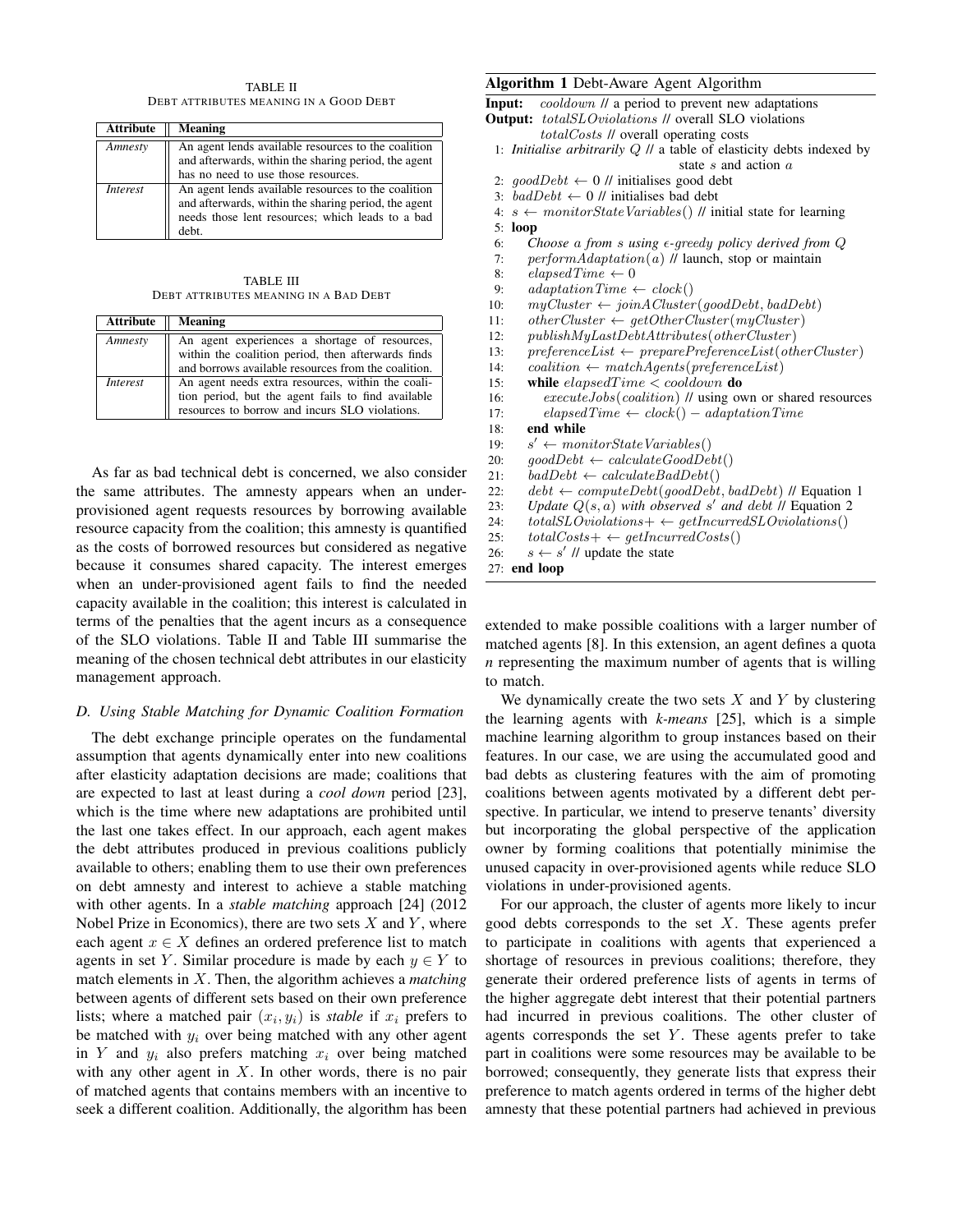

Fig. 1. Arrival rates of some of the workload traces

coalitions. Algorithm 1 provides a pseudo-code with a high level description of an agent's behaviour.

# IV. EVALUATION

We devised an experiment with 16 tenants subscribed to a multi-tenant SaaS application, in which tenants create surveys, publish them and gather their results [5]; each tenant has their own workload and SLO expressed in terms of an expected response time. The experiment aims to compare the cumulative SLO violations and aggregate costs when the multi-tenant application operates under three different scenarios: (i) the common threshold-based elasticity management with tenant categorisation, (ii) our multi-agent elasticity management but without coalition formation, and (iii) our multi-agent elasticity management with coalition formation to exchange debts. Henceforth, for the sake of agility in the discussion, we will also refer to them as *category-based*, *non-collaborative*, and *coalition-based* approach, respectively.

#### *A. Experiment Setup*

We extended CloudSim [26], a discrete event simulation framework for cloud environments, and its latest set of extensions available in CloudSimEx project. Moreover, we built on Burlap [27], a framework for implementing reinforcement learning solutions, and integrated this extension with CloudSim to evaluate our approach. Regarding the *kmeans* algorithm, we chose the implementation available in Weka [28], a collection of machine learning algorithms for data mining tasks. The implementation of our evaluation is available for validation and replication in a Git repository  $<sup>1</sup>$ .</sup> In addition to the main functionality, our simulation tool implements load balancing and a horizontal scaling that launches a single type of virtual machine, whose processing capacity is measured in millions of instructions per second (MIPS). We also implemented virtual machines with a variable spin-up time [29] that complies a Gaussian distribution to make a more accurate representation of real cloud infrastructures. For the category-based approach, we implemented the *voting process* provided by Right Scale [30]; in which, the running virtual machines take part in a voting process to decide elasticity adaptations depending on a collective decision threshold about individual performance metrics such as CPU utilization.

We generated 16 experimental workload traces, each scaled to represent the consumption of a controllable amount of resources during 80 hours and also available in our Git repository. To make our experiments more realistic, some of these experimental workloads are based on real traces from Internet servers, such as Wikipedia traces [31], FIFA 1998 World Cup trace [32], ClarkNet trace [33], and IRCache service traces [34]; and from other real data [35]. For the remaining workloads, we made use of Faban [36], a SPEC [37] accepted facility that provides a stochastic model to simulate users in benchmarks, part of the benchmark suite for cloud services, CloudSuite [38]. Additionally, we modelled these workloads using Limbo [39], which is another SPEC accepted tool that extracts and models load intensity variations over time, to reduce noise in the workloads. Figure 1, Figure 2 and Figure 8 show some of these workload traces.

All tenants subscribe to the multi-tenant application at the begining of the experiment and remain subscribed during the whole workload trace execution. The simulation assumes that the application is deployed on *CloudSigma* [40], an Infrastructure as a Service (IaaS) provider, whose billing cycle looks at resource usage every 5 minutes. Table IV indicates simulation parameters used for the experiment. Additionally, Table V presents further simulation parameters used to represent the CPU utilization thresholds across different tenant categories

<sup>&</sup>lt;sup>1</sup>If the paper is accepted in the conference, we will share the project source code in a publicly accessible repository. Link to the repository: https://bitbucket.org/cxm523/mankillorepo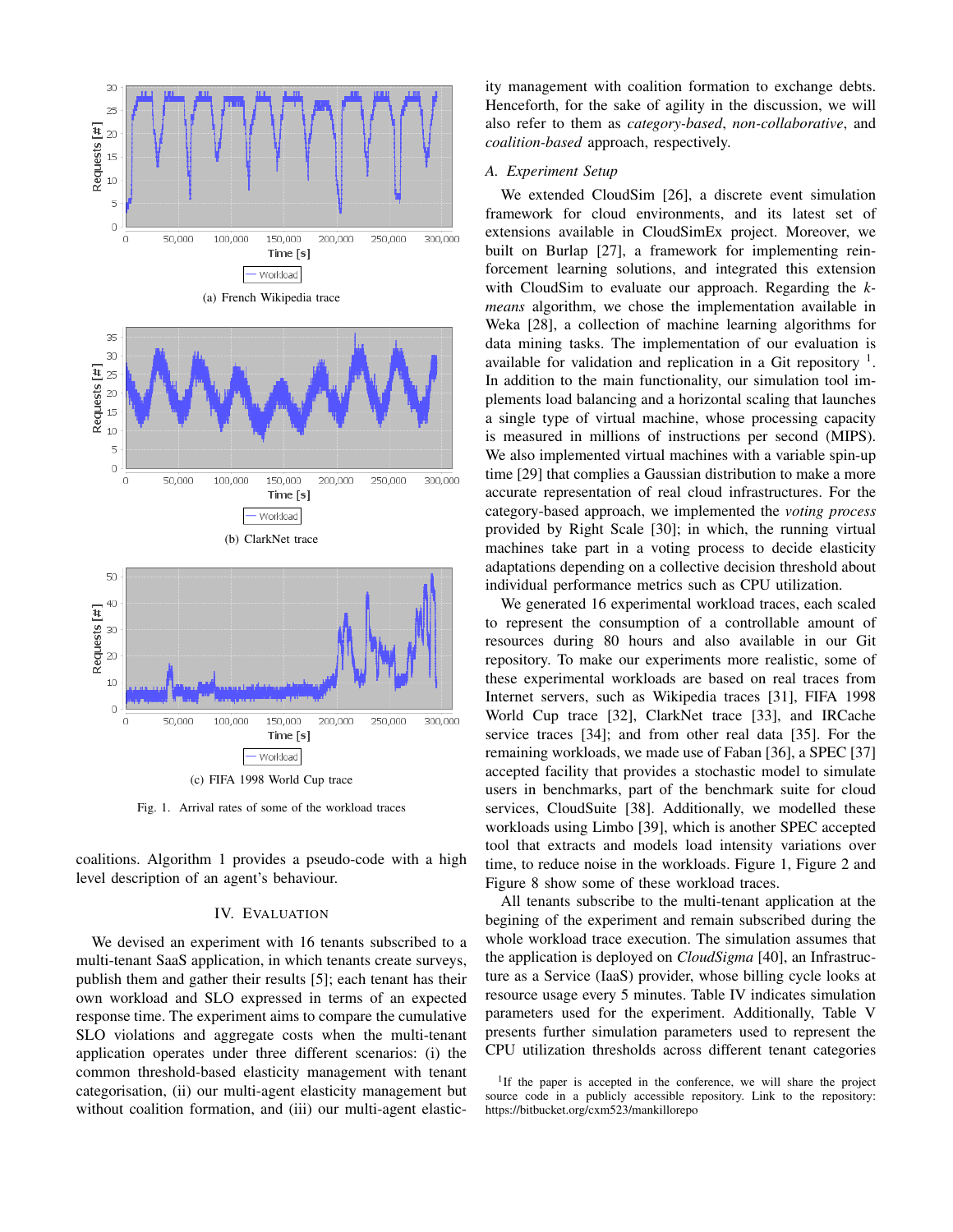

(a) IRCache trace from service running at San Diego, California



(b) IRCache trace from service running at Urbana-Champaign, Illinois



Fig. 2. More arrival rates of some of the workload traces

for the common threshold-based elasticity management. We put 5 workloads in the standard category, 5 in the premium, and 6 workloads in the super premium category of the common threshold-based elasticity management with tenant categorisation.

We performed the experiment using a single core of a, Linux-based, batch processing High Performance Computing (HPC) cluster composed of nodes with cores E5-2690 v3 Haswell sockets running at 2.6 GHz and 128 GB RAM. The simulation ran 30 times per scenario with approximate execution times of 1.5 minutes for the category-based elasticity management, 2 minutes for the non-collaborative approach, and 2.5 minutes for the coalition-based elasticity management.

TABLE IV SIMULATION PARAMETERS

| <b>Parameter</b>            | <b>Value</b>                         |
|-----------------------------|--------------------------------------|
| Spin-up time                | a mean of 60.0s with a               |
|                             | standard deviation of 0.03s          |
| Cool down period            | 120s                                 |
| Billing cycle               | Every 5 minutes                      |
| Request's size              | 1 million of instructions            |
| VM processing capacity      | 14 MIPS                              |
| $\overline{\text{VM}}$ cost | \$ 0.30 per cycle                    |
| Learning rate $\alpha$      | Starts at 1, then decays at 0.01 per |
| per state-action pair       | adaptation up to a minimum of 0.1    |
| Discount factor $\gamma$    | 0.7                                  |
| $\epsilon$ probability      | 0.05                                 |
| Proportion of VMs with      | Low $(<33\%)$ , Medium,              |
| queued requests             | High $(>66%)$                        |
| Proportion of VMs close to  | Low $(<33\%)$ , Medium,              |
| a next billing cycle and    | High $(>66%)$                        |
| without queued requests     |                                      |
| $w_i$                       | 0.5                                  |
| $w_i$                       | 0.5                                  |
| Coalition size              | $\mathfrak{D}$                       |

TABLE V SIMULATION PARAMETERS FOR MULTI-TENANT CATEGORISATION

| Category      | Lower CPU Threshold | <b>Upper CPU Threshold</b> |
|---------------|---------------------|----------------------------|
| Standard      | 55%                 | 99%                        |
| Premium       | 40%                 | 90%                        |
| Super Premium | 40%                 | 80%                        |

#### *B. Experiment Results*

We draw box-and-whisker plots to depict the mean, median and quartiles of SLO violations rates, billed VMs, and aggregate operating costs on each approach. Besides, we draw a line chart to illustrate a comparison of the average SLO violations over time that each approach produces. We also present a line chart with the average SLO violations per agent in the coalition-based approach.

Figure 3 shows a box-and-whisker plot with the average SLO violations incurred by the agents on each approach. The coalition-based elasticity management achieved the lowest number of SLO violations through the simulations with a mean of 0.89%, whereas the non-collaborative approach doubled it with a mean of 1.81%; their difference is a direct benefit of the debt exchange within the coalitions. We appreciate that both debt-aware approaches overcame the category-based elasticity management, which reached a 8.18%.

We also analyse the varying performance of the approaches over time to provide a more dynamic perspective. In this sense, Figure 4 illustrates a line chart that presents the average SLO violations over time per approach. We observe that the curves corresponding to both debt-aware approaches follow a descendant pattern that reduces SLO violations with time. On the other hand, the curve of the common threshold-based elasticity management keeps a constant SLO violations rate over time. Although debt-aware approaches produce more SLO violations during the initial learning period, thereafter the resource provisioning stabilises and surpasses the category-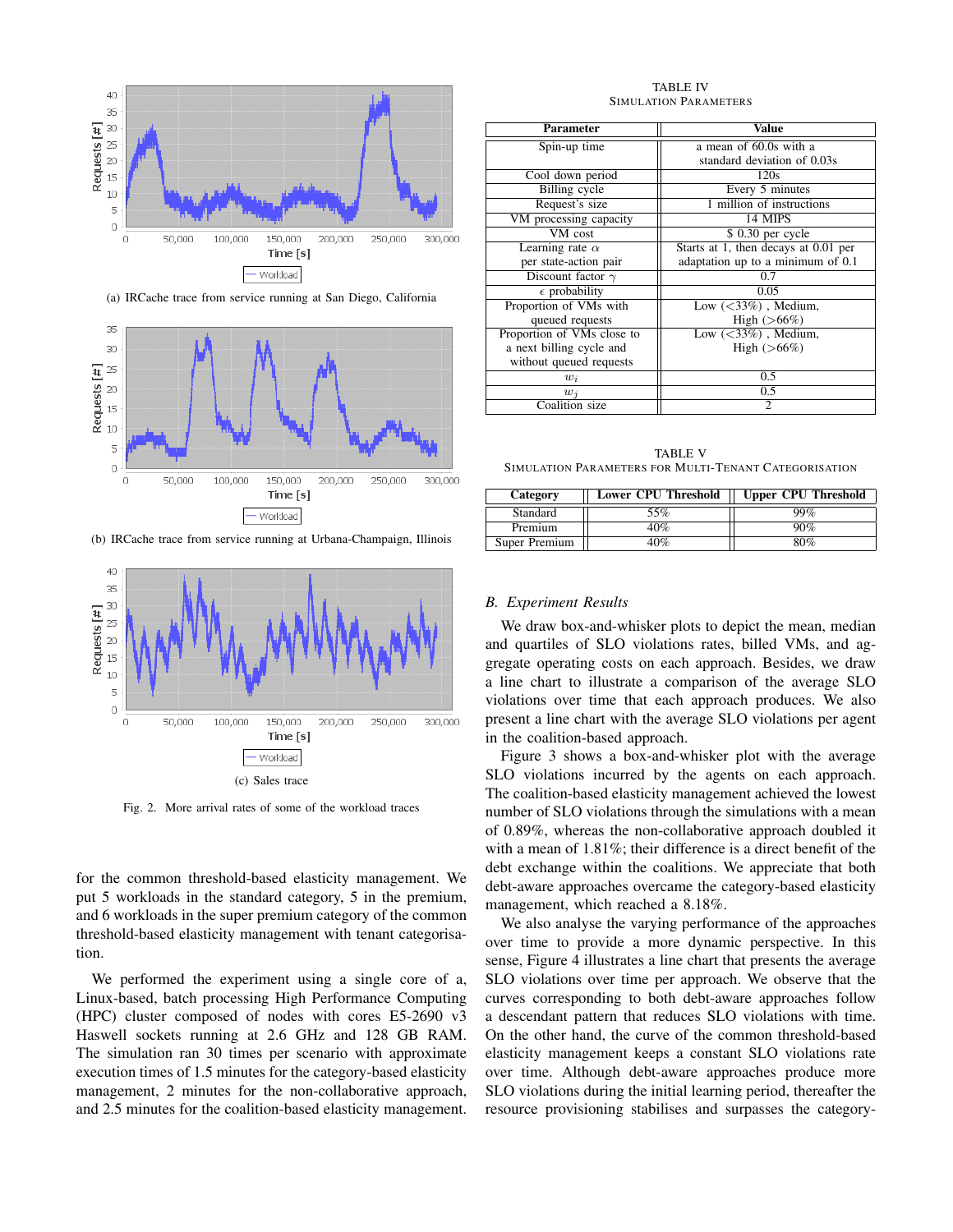

Fig. 3. Average SLO violations per approach



Fig. 5. Average SLO violations per agent in our proposed approach



Fig. 4. Average SLO violations overtime per approach

Fig. 6. Average billed VMs per approach

based approach. These results also indicate that the use of the debt attributes to build the coalitions shorten the learning period of the coalition-based approach.

We disaggregate the performance of each agent in the coalition-based approach to show individual contributions to overall results. Figure 5 plots the average SLO violations produced by each agent in the experiment with a 95% confidence interval (CI) for the mean. The chart illustrates that the SLO violations achieved are homogeneous across all the agents.

Regarding the aggregate operating costs related to virtual machines, Figure 6 depicts a box-and-whisker plot with the average billed VMs per agent on each approach. The economies of scale enables the resource provisioning of the categorybased approach to be billed for the lowest number of VMs, an average of 2288.81 VMs. Then, the coalition-based was billed for 3393.04 VMs, followed by the non-collaborative approach with a mean of 3752.27 VMs. These results are monetised in Figure 7, which illustrates the average aggregate costs per approach and shows that the category-based approach category-based approach incurred the lowest operating costs on VMs, these savings are negligible when compared to the savings on avoided penalties yielded by the coalition-based approach due to the SLO violations reduction.

# *C. Threats to validity*

The evaluation of our approach was conducted via a simulation tool that approximates a cloud platform. But, the tool was built on Faban, CloudSim, Burlap, and Weka; which are the most widely extended frameworks to simulate cloud user demand, cloud environments, reinforcement learning solutions, and machine learning schemes, respectively. We used the simulation tool to create a controlled environment to test for diverse tenant behaviours and scenarios that would be expensive to analyse in a real cloud environment.

We have taken a conservative approach in assigning the weights for the debts to eliminate bias, assuming that all the debts are of comparable significance. Nevertheless, in practice, the analyst can adjust the weights to perform what-if and sensitivity analyses.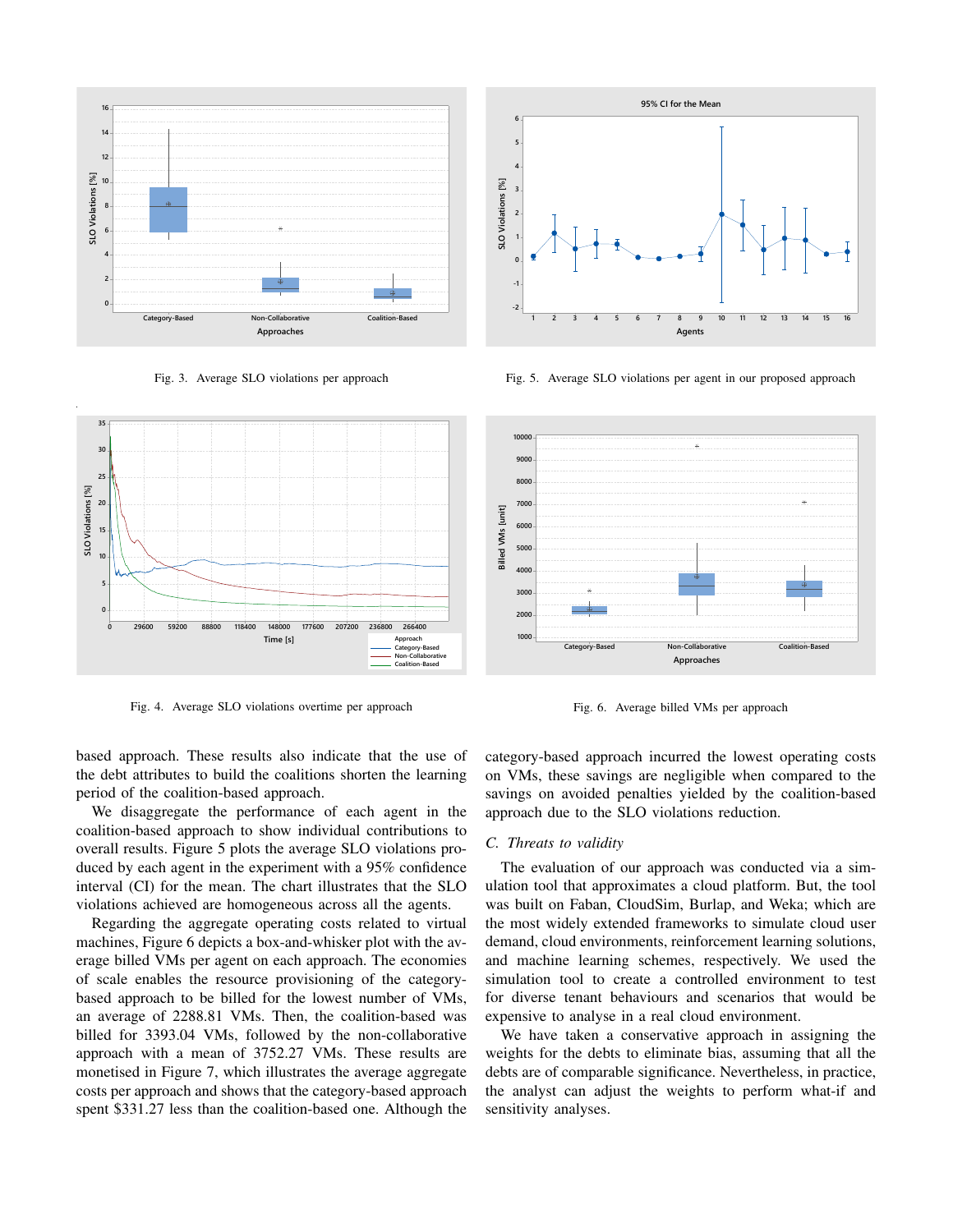

Fig. 7. Average aggregate costs per approach

For simplicity, we considered only one SLO: response time. But, our approach can be extended to support multiple SLOs and incorporate others, such as reliability and availability.

## V. RELATED WORK

In elasticity management, over- and under-provisioning states were considered by Herbst et al. [17] as part of an *accuracy* metric to benchmark elasticity management techniques from different IaaS cloud providers; the accuracy was determined by a weighted sum of over- and under-provisioning states over time. In contrast, our work learns from overand under-provisioning states to guide debt-aware elasticity adaptations at a multi-tenant application level rather than at the underlying of elasticity management. Elasticity management for multi-tenant environments has been previously addressed [41], [42] but, unlike our work, they neither considered tenant specific elasticity adaptations [7] nor used tenants' diversity to satisfy individual SLOs.

Kruchten et al. [11] proposed that a technical debt incurred by an engineering decision may be valued as positive or negative depending on its motivations. This idea was later implemented in cloud service selection and composition by Alzaghoul et al. [43]. Additionally, Zablah et al. [15] suggested a mapping of the financial concepts of restructuring and exchanging debts in the technical debt metaphor, but without any concrete implementation. The above work looked at good and bad debts in a static context. Our contribution goes beyond existing work; it is the first to map the concepts of good and bad debt into runtime and develop mechanisms for debt exchanges. Tom et al. [10] described an analogy between several financial debt attributes (e.g. amnesty, principal, leverage) and their meaning in the technical debt metaphor. To the best of our knowledge, we are the first that measure debt attributes on runtime engineering decisions to manage debt evolution over time.

Notable use of stable matching includes the works of Kimbrough et al. [24] and Maggs et al. [44]. Kimbrough et al. applied stable matching to present a dynamic multi-agent

perspective in a simulation focused on distributed marketbased solutions; Maggs et al. used an agent-oriented stable matching for load balancing between server clusters in content delivery networks. But our work, up to our knowledge, is the first that introduces strategy-driven agents that utilises the algorithm to establish dynamic coalitions that address elasticity management imperfections in multi-tenant environments.

## VI. CONCLUSION AND FUTURE WORK

Category-Based Non-Collaborative Coalition-Based need to fit in one of the quality of service categories predefined We proposed a debt-aware multi-agent elasticity management for multi-tenant SaaS applications, in which agents act on behalf of tenants that define their SLO preferences without the by the application owner.

> The agents learn the types of debts associated with elasticity adaptation decisions over time and form dynamic coalitions with others using a stable matching perspective to minimise negative consequences of their resource provisioning. Simulation results indicate that our approach can reduce SLO violations experienced by tenants without affecting the aggregate utility of the application owner. Therefore, our approach preserves the diversity of SLO from different tenants while keeping the advantage of economies of scale in multi-tenancy. Furthermore, we posit that the underlying foundations of technical debt types and attributes applied to this multi-agent context can be applied in other self-adaptive settings with a trade-off between local and global perspectives.

> In our ongoing research, we are extending our work to incorporate a coalition strategy based on a cooperative game theoretic perspective. Additionally, we are proposing to restructure and refinance elasticity debts for multi-tenant applications hosted in inter-cloud environments.

#### **REFERENCES**

- [1] C.-P. Bezemer and A. Zaidman, "Multi-tenant saas applications: maintenance dream or nightmare?" in *Proceedings of the Joint ERCIM Workshop on Software Evolution (EVOL 2010) and International Workshop on Principles of Software Evolution (IWPSE 2010)*. ACM, 2010, pp. 88–92.
- [2] H. Lin, K. Sun, S. Zhao, and Y. Han, "Feedback-control-based performance regulation for multi-tenant applications," in *Proceedings of the 15th International Conference on Parallel and Distributed Systems (ICPADS 2009)*. IEEE, 2009, pp. 134–141.
- [3] SAP, "SAP® Business ByDesign® innovations and key capabilities," https://goo.gl/QVSMpv, 2013, accessed: 2017-10-17.
- [4] C. D. Weissman and S. Bobrowski, "The design of the force. com multitenant internet application development platform," in *Proceedings of the 2009 ACM SIGMOD International Conference on Management of data*. ACM, 2009, pp. 889–896.
- [5] D. Betts, A. Homer, A. Jezierski, M. Narumoto, and H. Zhang, *Developing Multi-tenant Applications for the Cloud on Windows Azure*. Microsoft patterns & practices, 2013.
- [6] M. Armbrust, A. Fox, R. Griffith, A. D. Joseph, R. Katz, A. Konwinski, G. Lee, D. Patterson, A. Rabkin, I. Stoica *et al.*, "A view of cloud computing," *Communications of the ACM*, vol. 53, no. 4, pp. 50–58, 2010.
- [7] R. Krebs, C. Momm, and S. Kounev, "Architectural concerns in multitenant SaaS applications." *Closer*, vol. 12, pp. 426–431, 2012.
- [8] K. Iwama and S. Miyazaki, "A survey of the stable marriage problem and its variants," in *Proceedings of the International Conference on Informatics Education and Research for Knowledge-Circulating Society (ICKS 2008)*. IEEE, 2008, pp. 131–136.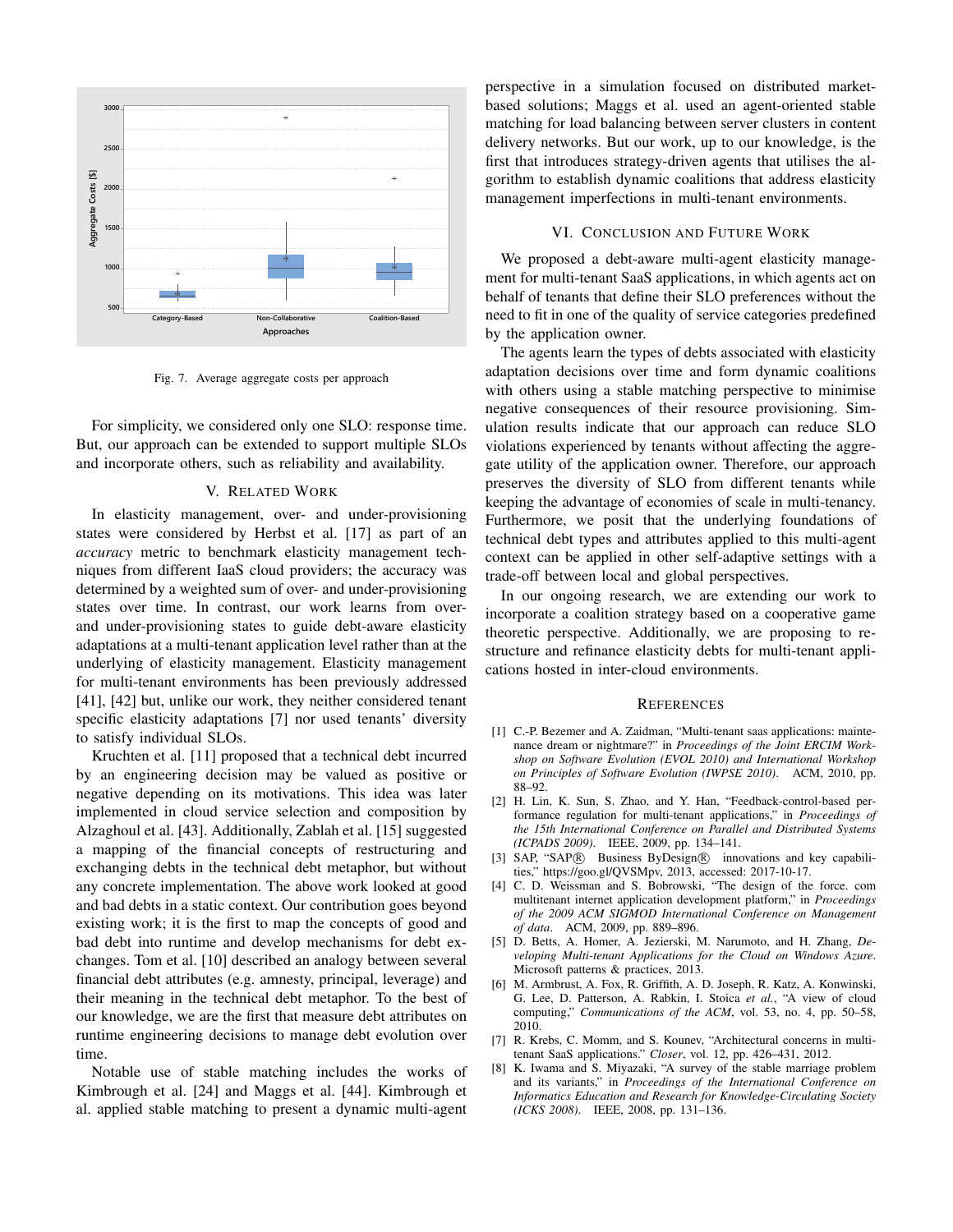

Fig. 8. Additional arrival rates of some of the workload traces

- [9] The Money Advice Service, "Good debt versus bad debt https://goo.gl/CUidpb, 2017, accessed: 2017-09-22.
- [10] E. Tom, A. Aurum, and R. Vidgen, "An exploration of technical debt," *Journal of Systems and Software*, vol. 86, no. 6, pp. 1498–1516, 2013.
- [11] P. Kruchten, R. L. Nord, and I. Ozkaya, "Technical debt: from metaphor to theory and practice," *IEEE Software*, no. 6, pp. 18–21, 2012.
- [12] Z. Li, P. Avgeriou, and P. Liang, "A systematic mapping study on technical debt and its management," *Journal of Systems and Software*, vol. 101, pp. 193–220, 2015.
- [13] C. Mera-Gómez, F. Ramírez, R. Bahsoon, and R. Buyya, "A debtaware learning approach for resource adaptations in cloud elasticity management," in *Proceedings of the 15th International Conference on Service-Oriented Computing (ICSOC 2017)*. Springer, 2017.
- [14] C. Mera-Gómez, R. Bahsoon, and R. Buyya, "Elasticity debt: A debtaware approach to reason about elasticity decisions in the cloud," in *Proceedings of the 9th IEEE International Conference on Utility and Cloud Computing (UCC 2016)*. IEEE, 2016.
- [15] R. Zablah and C. Murphy, "Restructuring and refinancing technical debt," in *Proceedings of the 7th IEEE International Workshop on Managing Technical Debt (MTD 2015)*. IEEE, 2015, pp. 77–80.
- [16] N. R. Herbst, S. Kounev, and R. H. Reussner, "Elasticity in cloud computing: What it is, and what it is not." in *ICAC*, 2013, pp. 23–27.
- [17] N. R. Herbst, S. Kounev, A. Weber, and H. Groenda, "Bungee: an elasticity benchmark for self-adaptive IaaS cloud environments," in *Proceedings of the 10th International Symposium on Software Engineering for Adaptive and Self-Managing Systems (SEAMS 2015)*. IEEE Press, 2015, pp. 46–56.
- [18] F. Schulz, "Elasticity in service level agreements," in *Proceedings of the 2013 IEEE International Conference on Systems, Man, and Cybernetics*. IEEE, 2013, pp. 4092–4097.
- [19] R. S. Sutton and A. G. Barto, *Reinforcement learning: An introduction*. MIT press Cambridge, 1998, vol. 1, no. 1.
- [20] T. Lorido-Botran, J. Miguel-Alonso, and J. A. Lozano, "A review of auto-scaling techniques for elastic applications in cloud environments," *Journal of Grid Computing*, vol. 12, no. 4, pp. 559–592, 2014.
- [21] S. J. Russell and P. Norvig, *Artificial intelligence: a modern approach*. Pearson, 2016, vol. 3.
- [22] A. Ampatzoglou, A. Ampatzoglou, A. Chatzigeorgiou, and P. Avgeriou, "The financial aspect of managing technical debt: A systematic literature review," *Information and Software Technology*, vol. 64, pp. 52–73, 2015.
- [23] R. da Rosa Righi, V. F. Rodrigues, C. A. da Costa, G. Galante, L. C. E. De Bona, and T. Ferreto, "Autoelastic: Automatic resource elasticity for high performance applications in the cloud," *IEEE Transactions on Cloud Computing*, vol. 4, no. 1, pp. 6–19, 2016.
- [24] S. O. Kimbrough and A. Kuo, "On heuristics for two-sided matching: revisiting the stable marriage problem as a multiobjective problem," in *Proceedings of the 12th Annual Conference on Genetic and Evolutionary Computation (GECCO 2010)*. ACM, 2010.
- [25] B. Lantz, *Machine Learning with R. Packt Publishing Ltd, 2015, vol. 1,* no. 2.
- [26] R. N. Calheiros, R. Ranjan, A. Beloglazov, C. A. De Rose, and R. Buyya, "Cloudsim: a toolkit for modeling and simulation of cloud computing environments and evaluation of resource provisioning algorithms," *Software: Practice and Experience*, vol. 41, no. 1, pp. 23–50, 2011.
- [27] J. MacGlashan, "Burlap: The Brown-UMBC reinforcement learning and planning," https://goo.gl/ePrWFA, June 2016, accessed: 2017-11-01.
- [28] I. H. Witten, E. Frank, M. A. Hall, and C. J. Pal, *Data Mining: Practical machine learning tools and techniques*. Morgan Kaufmann, 2016.
- [29] M. Mao and M. Humphrey, "A performance study on the vm startup time in the cloud," in *Proceedings of the 5th IEEE International Conference on Cloud Computing (CLOUD 2012)*. IEEE, 2012, pp. 423–430.
- [30] RightScale, "Understanding the voting process," goo.gl/HahnWB, 2016, accessed: 2016-07-20.
- [31] Wikimedia, https://goo.gl/yDhTRN, accessed: 2017-10-01.
- [32] A. Ali-Eldin, J. Tordsson, and E. Elmroth, "An adaptive hybrid elasticity controller for cloud infrastructures," in *Network Operations and Management Symposium (NOMS), 2012 IEEE*. IEEE, 2012, pp. 204–212.
- [33] ClarkNetHTTP Trace, https://bit.ly/2HGuTUH, accessed: 2017-10-01.<br>[34] A. Ali-Eldin, J. Tordsson, E. Elmroth, and M. Kihl, "Workload classif
- A. Ali-Eldin, J. Tordsson, E. Elmroth, and M. Kihl, "Workload classifi-
- cation for efficient auto-scaling of cloud resources," *Tech. Rep.*, 2013. [35] R. J. Hyndman, https://robjhyndman.com/hyndsight/cyclicts/, accessed: 2017-12-12.
- [36] SPEC Research Group, "Faban," https://goo.gl/AozmfC, 2017, accessed: 2017-09-20.